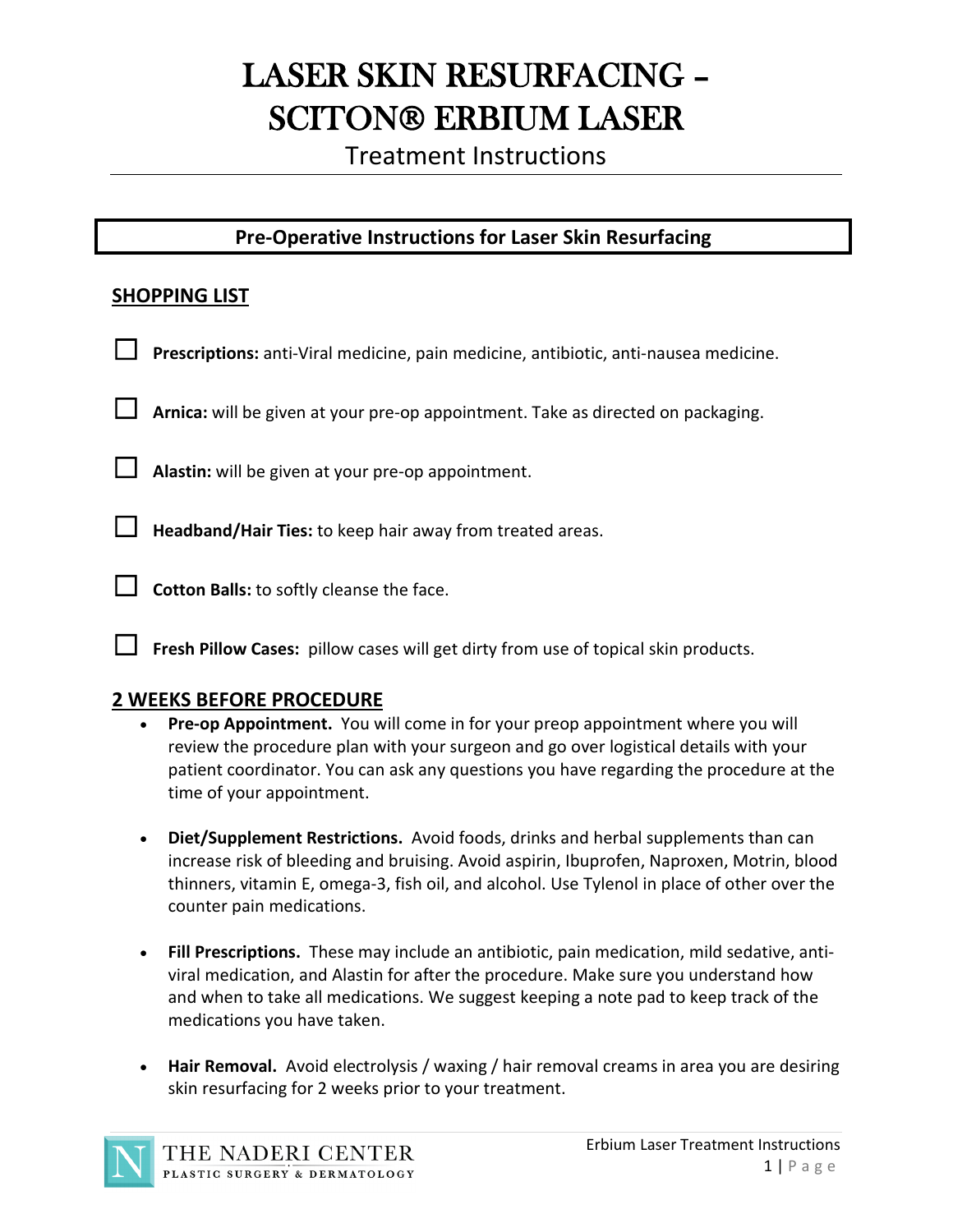• **Skincare Products.** Stop alpha-hydroxy acids (glycolic acid), beta-hydroxy acids (salicylic acid) & benzoyl peroxide and any other similar or exfoliating products that may be drying and/or irritating 2 weeks prior to your procedure.

# **1 WEEK BEFORE PROCEDURE**

- **Review Instructions with Caregiver.** Confirm who will be driving you to and from the surgical center and who will stay with you for at least 24 hours after the skin resurfacing treatment.
- **Arnica.** If provided, start your Arnica tablets as directed before surgery.

# **3 DAYS BEFORE PROCEDURE**

- **Cold Sores.** For full-face laser resurfacing patients or patients with a history of cold sores will be prescribed an anti-viral medication to start prior to their procedure.
- **Topical Skin Treatments.** Stop using Retin-A, Hydroquinone, Retinols, Renova, Differin, for three days prior to treatment.

#### **DAY BEFORE PROCEDURE**

- **Antibiotic.** Take your Antibiotic 24 hours prior to procedure.
- **Set Up Home Recovery Area.** This may include pillows, blankets, books, television, and anything else to assist with a comfortable recovery.
- **Bathing.** You can shower but do not apply lotion, perfume, hair products, etc.
- **Relax.** Stay calm and get plenty of rest to avoid unnecessary stress.

## **DAY OF PROCEDURE**

- **Dress Comfortably:** Do not wear nice clothing. Dress in comfortable, low neck, and loose-fitting clothes. Shirts that can be buttoned or zipped up are preferred.
- **Wash Your Face.** Wash face prior to treatment. **Do not apply anything to your face after cleansing**- this includes lotion, sunscreen, make up, etc.
- **Valium.** Take 2 Valium 30 minutes before you arrive at the office.
- **Arrival to Office.** Someone will need to drive you to and from the procedure (you cannot take a taxi cab or Uber). Bring the remaining Valium and pain medicine with you to the office.

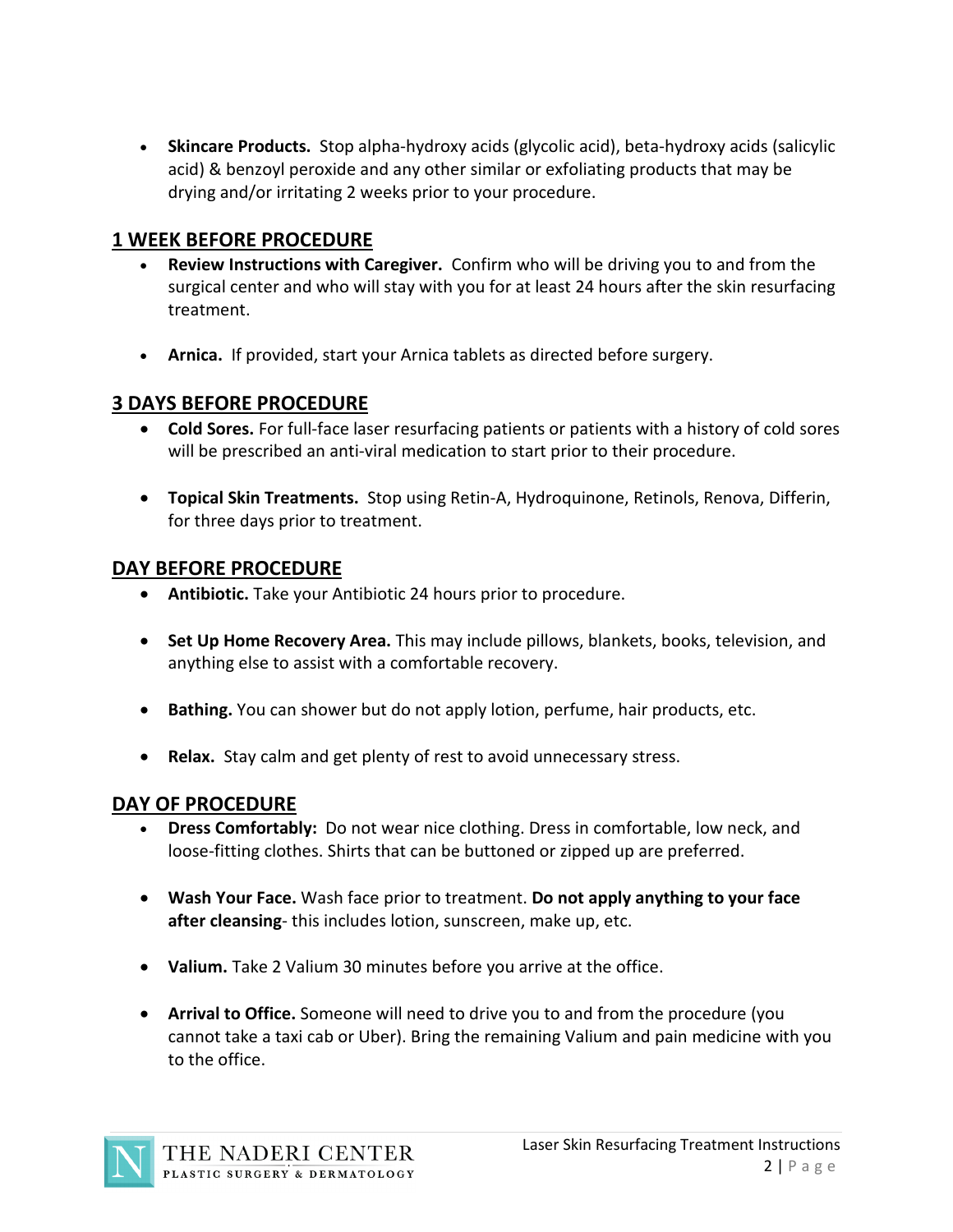# **Post-Operative Instructions for Laser Skin Resurfacing**

# **DAY OF AND DAY AFTER PROCEDURE**

- **Sleep.** Sleep on your back with your head elevated about 30-40 degrees (2-3 pillows). Do not sleep on your side. Keeping your body more upright will minimize swelling. You do not want the laser treated areas to be pressing against your pillow. Continue this for one week.
- **Alastin Ointment.** After treatment we will apply Alastin to the skin. Make sure to keep your face covered with a thick layer of Alastin ointment at all times.
- **Reapplying Alastin.** Morning after your procedure you may gently wipe off the Alastin ointment with a moist cotton ball and immediately reapply Alastin. Do **NOT** scrub off any skin crusts. Apply this ointment 4 times daily.

# **MEDICATIONS**

- Pain. You will be prescribed a pain medication for post-procedural pain control. If your discomfort is not strong you are welcomed to take Tylenol in place of the prescribed medication. Do not take Tylenol with the prescribed pain medication, often the medication you are prescribed will have Tylenol in it. **Do not exceed 4,000 mg of Tylenol in any 24-hour time period.** Take medication with food to minimize risk of nausea.
- **Antibiotic.** Antibiotic is to be started 24 hours prior to your procedure. Continue to take the antibiotic until finished.
- **Nausea.** If you are experiencing nausea, which is a common side effect of some stronger pain medications, we advise that you take your nausea medication.
- **Constipation.** You will experience constipation if taking narcotic pain relievers. Miralax or other over the counter laxatives are recommended. Do not wait to take until you are constipated. Begin treatment with narcotic use.
- **Medications to Avoid.** Take only those medications approved or prescribed by your surgeon. Avoid medications containing aspirin or ibuprofen (Advil, Motrin and others) for two weeks before and after procedure. These medications may increase bleeding.

## **NUTRITION**

- **Diet.** A low-fat diet is best after surgery. You may start a regular diet after your procedure as long as you are not feeling nauseous or vomiting.
- **Hydration.** Stay hydrated by drinking 8 -10 glasses of water a day. Avoid alcohol while you still have to take pain medications.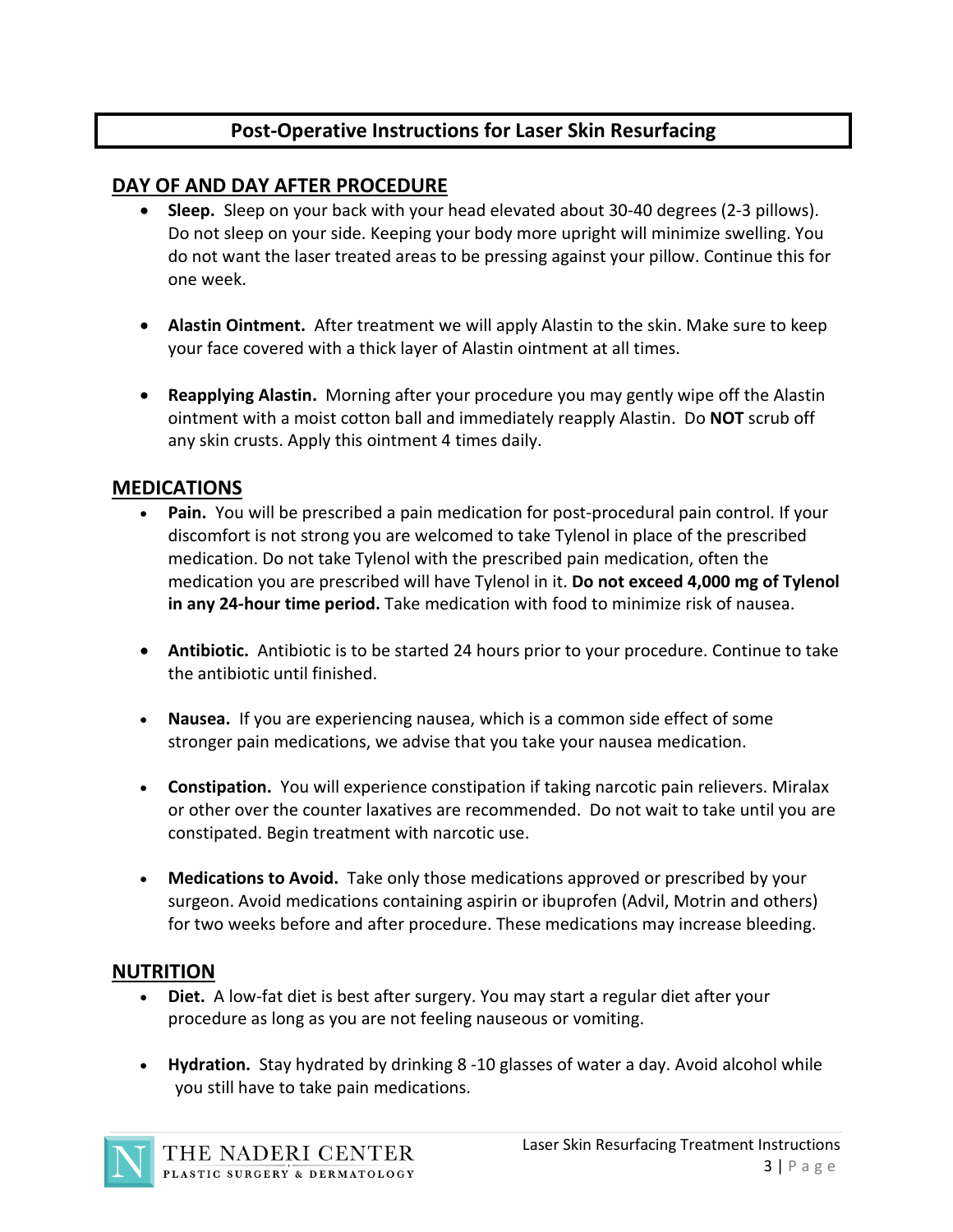# **ACTIVITY**

- **Sun Exposure.** Strict sun avoidance for the first eight weeks after treatment. **You will burn and hyper pigment if you have direct sun exposure.** If you must go outside wear a wide brim hat, sunglasses, and stay in the shade.
- **Return to work.** Most patients require approximately 5-7days off work depending on their job responsibilities and face-to-face interactions.
- **Driving.** Do NOT operate a vehicle or make important decisions until you have been off pain medications for 24 hours. Use good judgment.
- **Exercise.** Light physical activity may be resumed 1-2 weeks after the procedure. Remember to start easy and build back up to your previous exercise levels. Just know that swelling may transiently be worse with exercise.
- **Heat.** Saunas, hot showers, and hot tubs should be avoided for 2 weeks. These activities may further irritate the skin and delay proper healing.
- **Cool Compresses.** Cool compresses with a damp soft cloth for 10-20 minutes at a time may relieve temporary discomfort.

## **BATHING**

- **Showering.** You may shower and wash your hair. Make sure to avoid getting soap or shampoo on your healing face. Apply Alastin immediately after you get out.
- **Wash Your Face.** Skin should be washed 4-6 times a day with only cool tap water and soft cotton balls for the first week following the procedure. DO NOT USE ANY CLEANSERS, SOAPS, OR TONERS. After you have cleansed the skin with cool water apply a thick layer of Alastin
- **Essential Recovery Kit.** At your one- week follow up appointment you will be given a Skin Repair Kit containing skincare products to use until gone.

# **WHAT TO EXPECT**

- **Bruising.** You can expect to have bruising. Most bruises will heal after about 2-3 weeks. The bruise will go from a purplish color to a yellow/green shade as it starts to resolve.
- **Swelling.** Swelling of the face and/or eyes is common, and typically begins to reduce by the third day after treatment and may improve with intermittent rest. Physical activity can transiently worsen swelling.
- **Pinpoint bleeding.** Pinpoint bleeding may occur, but will stop after the first 24 hours